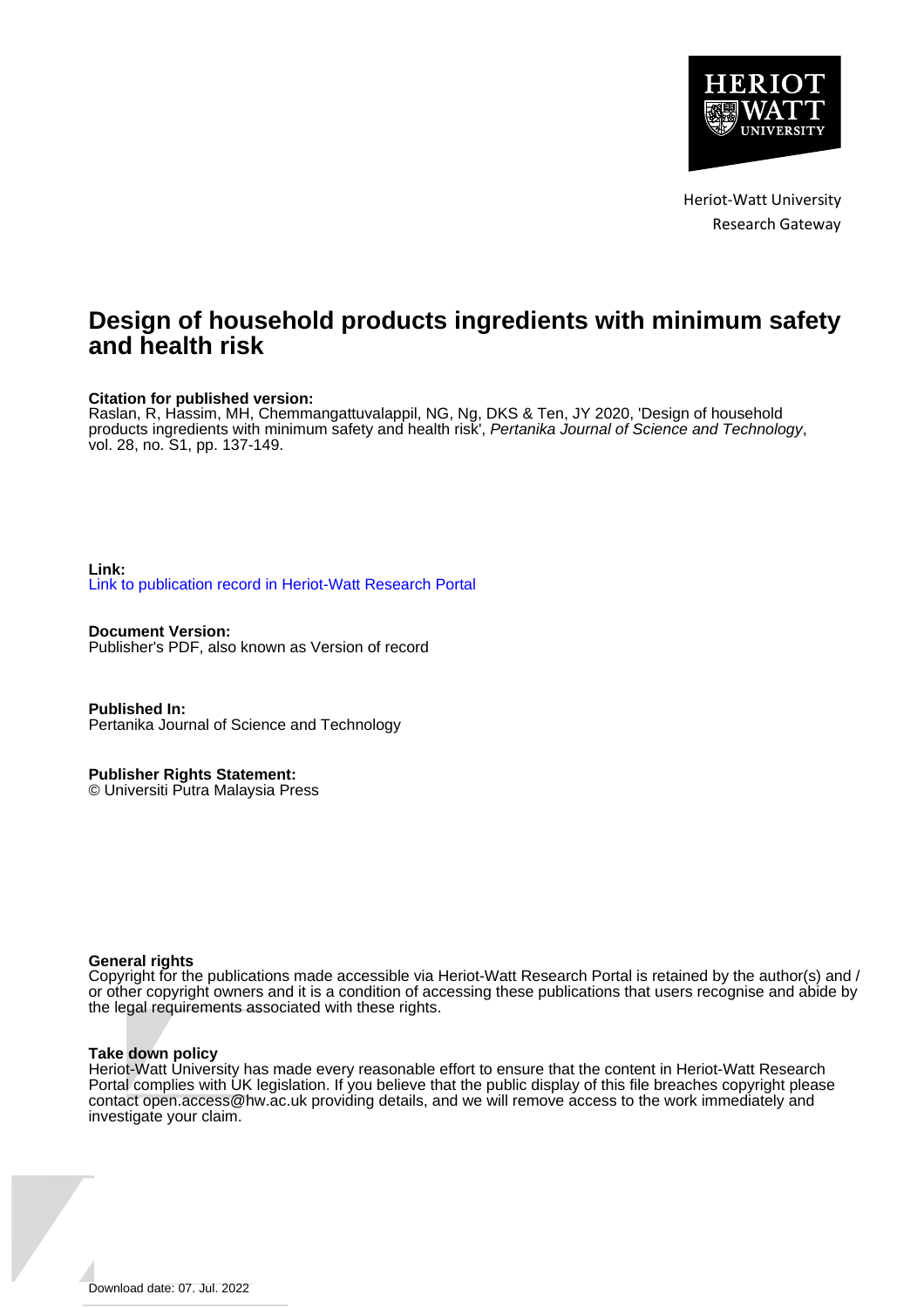

# **SCIENCE & TECHNOLOGY**

Journal homepage: http://www.pertanika.upm.edu.my/

# **Design of Household Products Ingredients wiıth Minimum Safety and Health Risk**

**Rafeqah Raslan1,2, Mimi Haryani Hassim<sup>1</sup>** \***, Nishanth Gopalakrishnan Chemmangattuvalappil<sup>3</sup> , Denny Kok Sum Ng<sup>4</sup> and Joon Yoon Ten5**

*1 Department of Chemical Engineering / Centre of Hydrogen Energy, School of Chemical and Energy Engineering, Faculty of Engineering, Universiti Teknologi Malaysia, 81310 Johor Bahru, Johor, Malaysia 2 Department of Chemical Engineering, Universiti Teknologi MARA, 40450 Shah Alam, Selangor, Malaysia 3 Department of Chemical and Environmental Engineering/Centre of Excellence for Green Technologies, The University of Nottingham Malaysia Campus, Jalan Broga, 43500 Semenyih, Selangor, Malaysia 4 School of Engineering and Physical Sciences, Heriot-Watt University Malaysia, 62200 Putrajaya, Malaysia 5 School of New Energy & Chemical Engineering, Xiamen University Malaysia, Bandar Sunsuria, 43900 Sepang, Selangor, Malaysia*

# **ABSTRACT**

In household products, specific chemical ingredients are used to satisfy the desired target properties as required by the consumers. However, some of these ingredients may result in safety risks and adverse health effects. Early consideration of safety and health aspects during product design is vital to minimize the impact on consumers. Safety and health aspects have not been strongly emphasized before in many product design methodologies. Therefore, a systematic methodology is proposed to assess the safety and health effects of the potential ingredients, before they are used in the product formulation. The chemical ingredient candidate may be a novel ingredient or a typical ingredient used in formulated product design. In this work, a computer-aided molecular design (CAMD) technique was used to design the novel ingredient candidates with the integration of safety and

#### ARTICLE INFO

*Article history:* Received: 26 February 2020 Accepted: 18 May 2020 Published: 16 September 2020

*E-mail addresses*:

rafeqah@salam.uitm.edu.my (Rafeqah Raslan) mimi@cheme.utm.my (Mimi Haryani Hassim) Nishanth.C@nottingham.edu.my (Nishanth Gopalakrishnan Chemmangattuvalappil) denny.ng@hw.ac.uk (Denny Kok Sum Ng) joonyoon.ten@xmu.edu.my (Joon Yoon Ten) \* Corresponding author

health aspects. Then, the safety and health performance of the ingredient candidates were assessed by inherent safety and health sub-indexes. Each safety or health parameter was assigned with a score, based on the degree of the potential hazards. A higher score was given to the ingredients with higher safety risk or more severe health effect, and *vice versa*. The result of the safety and health assessment based on the

ISSN: 0128-7680 e-ISSN: 2231-8526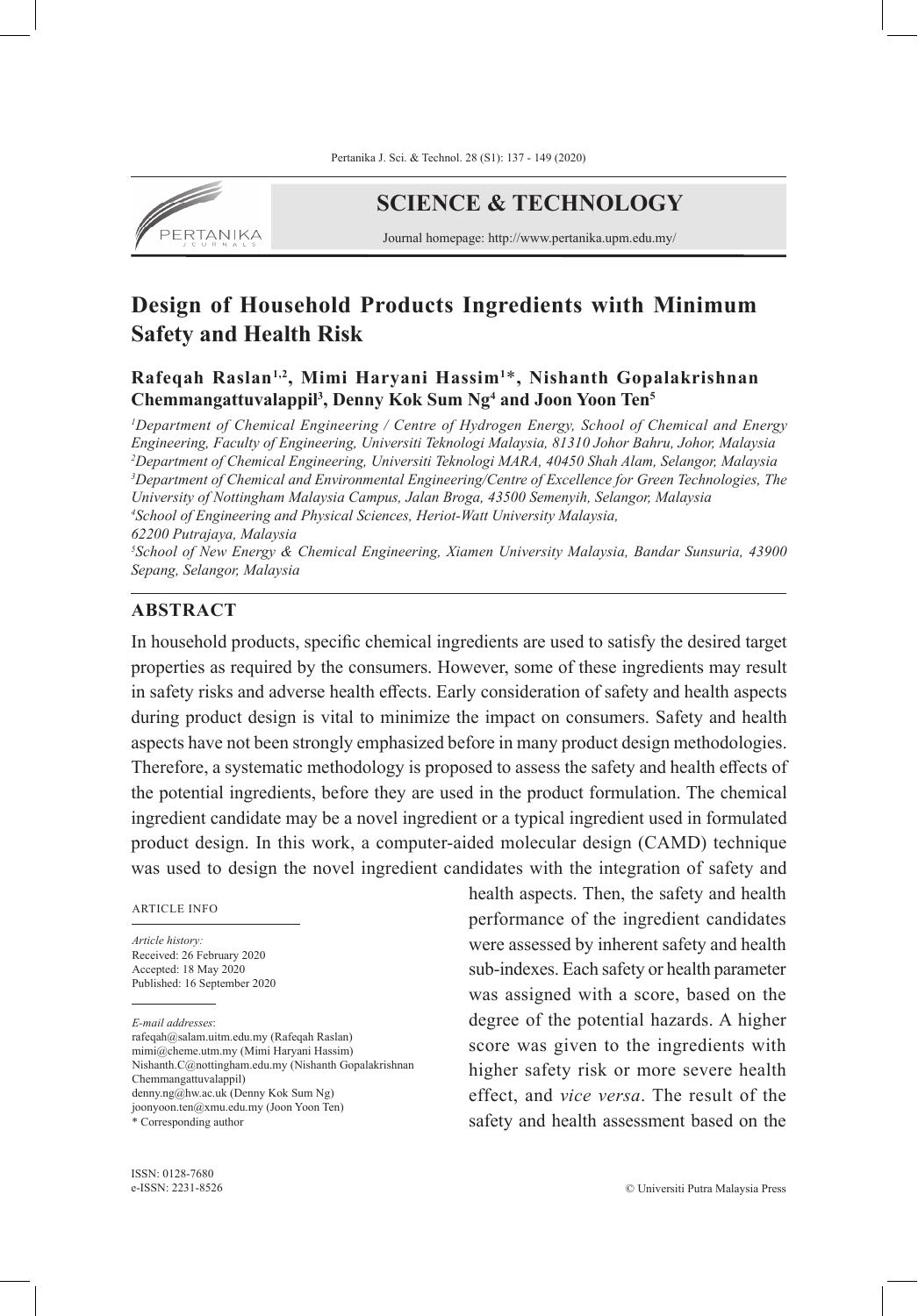score allocation had contributed to the selection of chemical ingredient. This new approach ensures that the selected ingredient possesses desirable properties as well as low safety and health effects. A case study on surfactant design is presented to illustrate the incorporation of safety and health aspects into product design methodologies.

*Keywords:* Health, household product design, optimization, risk, safety

# **INTRODUCTION**

Household products are widely and regularly being used in daily activities for cleaning, refreshing, and bleaching. The increase of household chemical usage has resulted in health impact to the consumer. Children around five years old are suffering from respiratory tract irritation due to exposure to household chemicals (Mikes et al., 2019). Dermal exposure to household chemicals such as geraniol has led to skin sensitization (Jongeneel et al., 2018). Health risk assessment on hazardous ingredients contained in cleaning products has been performed for chloroxylenol (Yost et al., 2016), geraniol (Jongeneel et al., 2018) and isothiazolinones (Garcia-Hidalgo et al., 2018). Meanwhile, dermal and inhalation exposure assessments of deodorizing products have been conducted by Kim et al. (2018) and Lee et al. (2018). Current health risk assessments are more focused on assessing the household chemicals in a finished product rather than estimating the health impact during the early stage of product design. If hazardous chemicals can be identified during the early product design stage, it can be replaced with inherently safer chemicals. This type of safety concept is known as inherent safety, which was first introduced in the 1970s by Trevor Kletz (as cited in Srinivasan & Natarajan, 2012). The basic concept of inherent safety and health includes minimization, substitution, moderation and simplification (Crowl & Louvar, 2011). The adoption of inherent safety principles into product design can be made by avoiding the use of hazardous chemicals during product formulation design.

A computer-aided molecular design (CAMD) technique is identified to be a powerful tool to quickly generate and evaluate the vast number of molecules that possess certain desirable functional properties (Liu et al., 2019). It is noted that in most CAMD problems, the main design criteria are the molecular functionalities as represented by the physical and chemical properties. However, these molecules that meet the functional properties may cause safety risks and adverse health effects. Several works have been presented on a molecular design where safety and health properties have been integrated into CAMD. The integration of both safety and health properties into the CAMD framework is developed by assigning each property with a score based on the degree of potential hazards (Ten et al., 2016). The generated molecule with a higher score has a higher hazard level and vice versa. The aspect of safety has been included in designing solvent candidates to be used as biooil additives (Mah et al., 2019). CAMD has also been used to identify alternative solvents to extract residual oil from palm pressed fibre with the consideration of safety aspect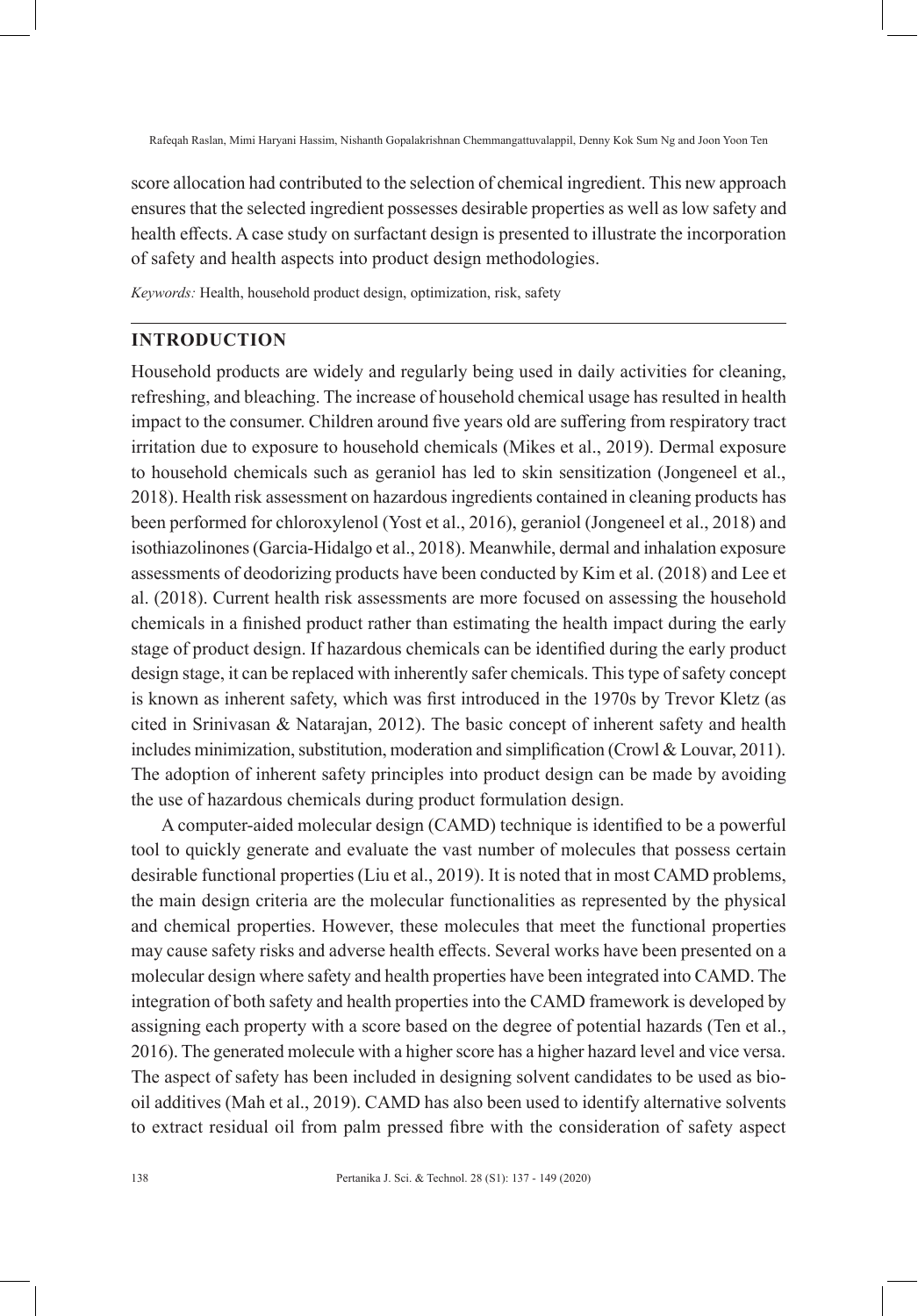(Ooi et al., 2019). Limited CAMD works have been reported on the design of household products ingredients with safety and health aspects as target properties. Furthermore, the design of chemical candidates has incorporated limited aspects of safety and health as it is restricted to the availability of property prediction model. More environmental-related property models have been established by Hukkerikar et al. (2012a) in comparison to safety and health properties.

The safety and health aspects have not been emphasized before in many of CAMD problems, especially for household products. The design of novel chemical ingredients must be optimized not only in terms of functional properties but also their safety and health performance. In addition, there is a lack of a systematic safety and health assessments methodology that can be integrated during the early stage of product design. The safety and health performance of the generated molecule by CAMD (novel ingredient) and the typical ingredient used in product formulation must be assessed to ensure that the selected chemical ingredients meet the functional criteria as well as safe to consume. In this work, the safety and health properties are incorporated into CAMD technique coupling with safety and health assessments through an index-based methodology. This new approach has highlighted the safety and health aspects during the early stage of product design.

## **MATERIALS AND METHODS**

#### **Design of Novel Ingredients**

The molecular design problem began with the identification of product functionality properties. These product functionality properties were matched in physical and chemical properties. Such properties are known as target properties  $(V_p)$ , which must fall within the specified upper bounds  $(v_p^{\mathrm{U}})$  and lower bounds  $(v_p^{\mathrm{U}})$  $L_p^U$ ) and lower bounds  $(\nu_p^L)$  to ensure that the molecules function and behave in the desired characteristics. This constraint is shown in Equation (1) following the CAMD approach.

$$
v_p^{\rm L} \le V_p \le v_p^{\rm U} \qquad \forall p \in P \tag{1}
$$

where  $p$  represents the target property and  $V_p$  is for target property value.

The target properties were then calculated through the property prediction models following the selected groups of building blocks. An established approach known as group contribution method (GCM) was used to estimate the target physical and chemical properties of a molecule. The target property can be estimated by summing up the frequency of each selected group in the molecule multiplied by its contribution (Marrero & Gani, 2001) as shown in Equation (2).

$$
f(X) = \sum N_i C_i
$$
 (2)

Pertanika J. Sci. & Technol. 28 (S1): 137 - 149 (2020) 139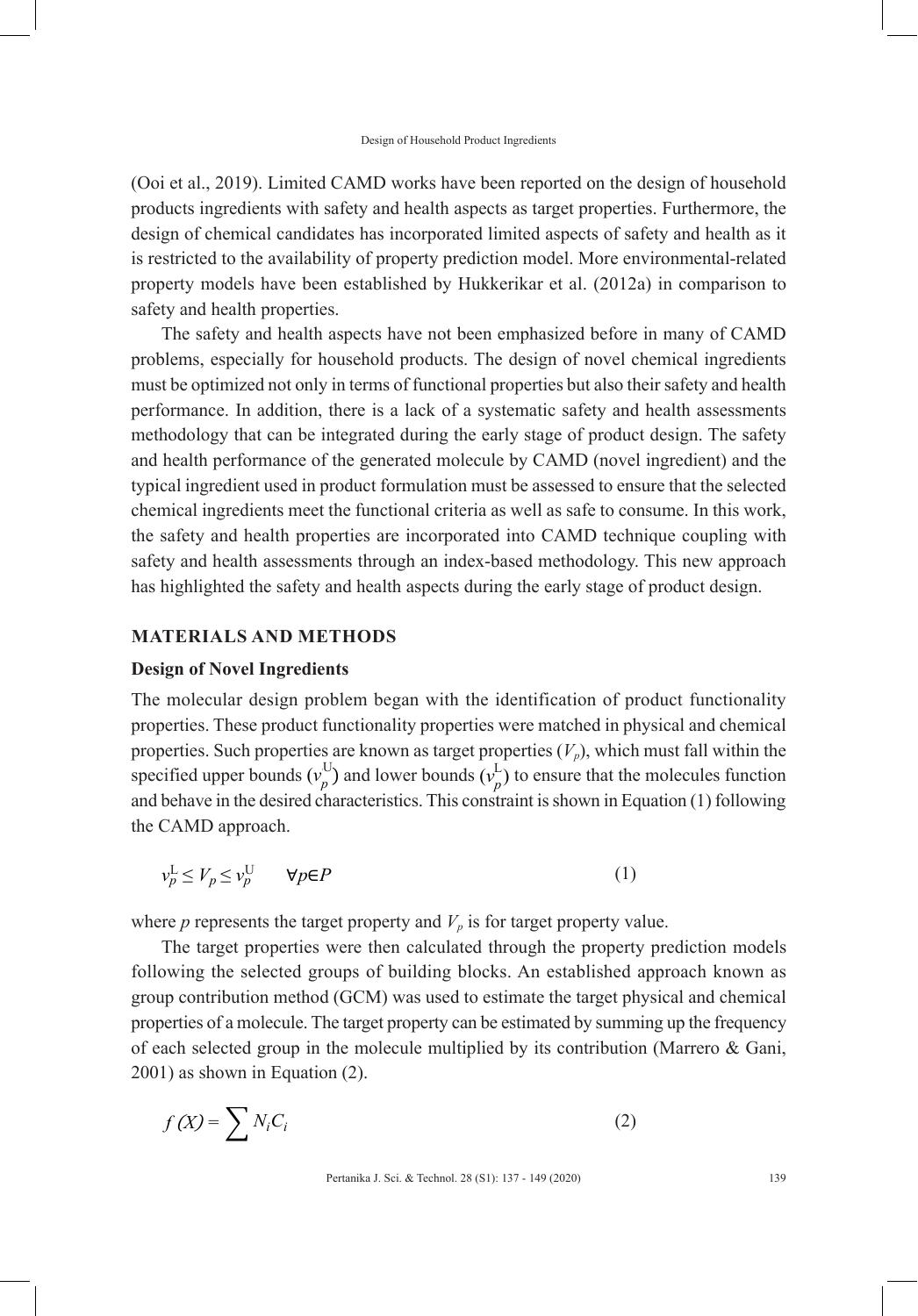where  $f(X)$  is the function of the target property X,  $C<sub>i</sub>$  is the contribution of the first-order group that occurs *N<sup>i</sup>* times. The first-order groups comprise a large set of simple and basic molecular groups that cover a wide range of organic compounds including CH3, CH2, CH, CHO and OH.

In the optimization model, the single-objective optimization problem was solved where only one target property was selected as an objective function. The remaining target properties would act as property constraints to be fulfilled. The target properties and its GCM equation models are shown in Supplementary Table 1 in Appendix. The physical and chemical properties considered were molecular weight  $(M_w)$ , melting point  $(T_m)$  and boiling point  $(T_b)$ . The safety property is represented by the value of flammability which is based on the value of flashpoint, Fp and boiling point,  $T<sub>b</sub>$ . Meanwhile, health properties including toxicity  $(LD_{50})$  and permissible exposure limit (PEL) are considered. The property model of PEL represents the chronic type of toxicity from the dermal and inhalation route with the basis of 8 hours daily exposure time. The optimal molecules were then evaluated based on their safety and health performance by the application of product ingredient safety index (PISI). With this, only molecules that are inherently safer and healthier as well as meeting the desired target properties are selected for product formulation design.

# **Selection of Typical Ingredients**

The selection of typical ingredients has been discussed by Zhang et al. (2017) where chemical ingredient databases and rule-based methods were applied. The chemical ingredient databases can be obtained from National Institute of Standards and Technology (NIST) Chemistry WebBook and Integrated Computer Aided System (ICAS) database. Besides, the rule-based methods have been used to select the chemical ingredient as presented in the design of inkjet ink (Tam et al., 2016) and cream and paste (Wibowo & Ng, 2001). However, not all the typical chemical ingredients possess the properties that are needed for the product. Therefore, a novel chemical ingredient can be designed.

# **Safety and Health Assessments by Applying Product Ingredient Safety Index (PISI)**

The chemical ingredient candidates (novel and typical ingredients) are evaluated based on their safety and health performances by the application of Product Ingredient Safety Index (PISI). It is applied to estimate the potential hazards at the early stage of product design, which is after the generation of ingredient candidates. In PISI, a score is assigned to distinguish among the low, medium and high degree of safety and health effects of the ingredients. A higher number of score indicates a higher degree of the severity of the hazards and vice versa. The lowest score is "zero" to indicate that the ingredient does not affect the particular safety or health property. The score of 1 represents low safety and health effects and a score of 2 for medium effects. The high scores of 3 and 4 are assigned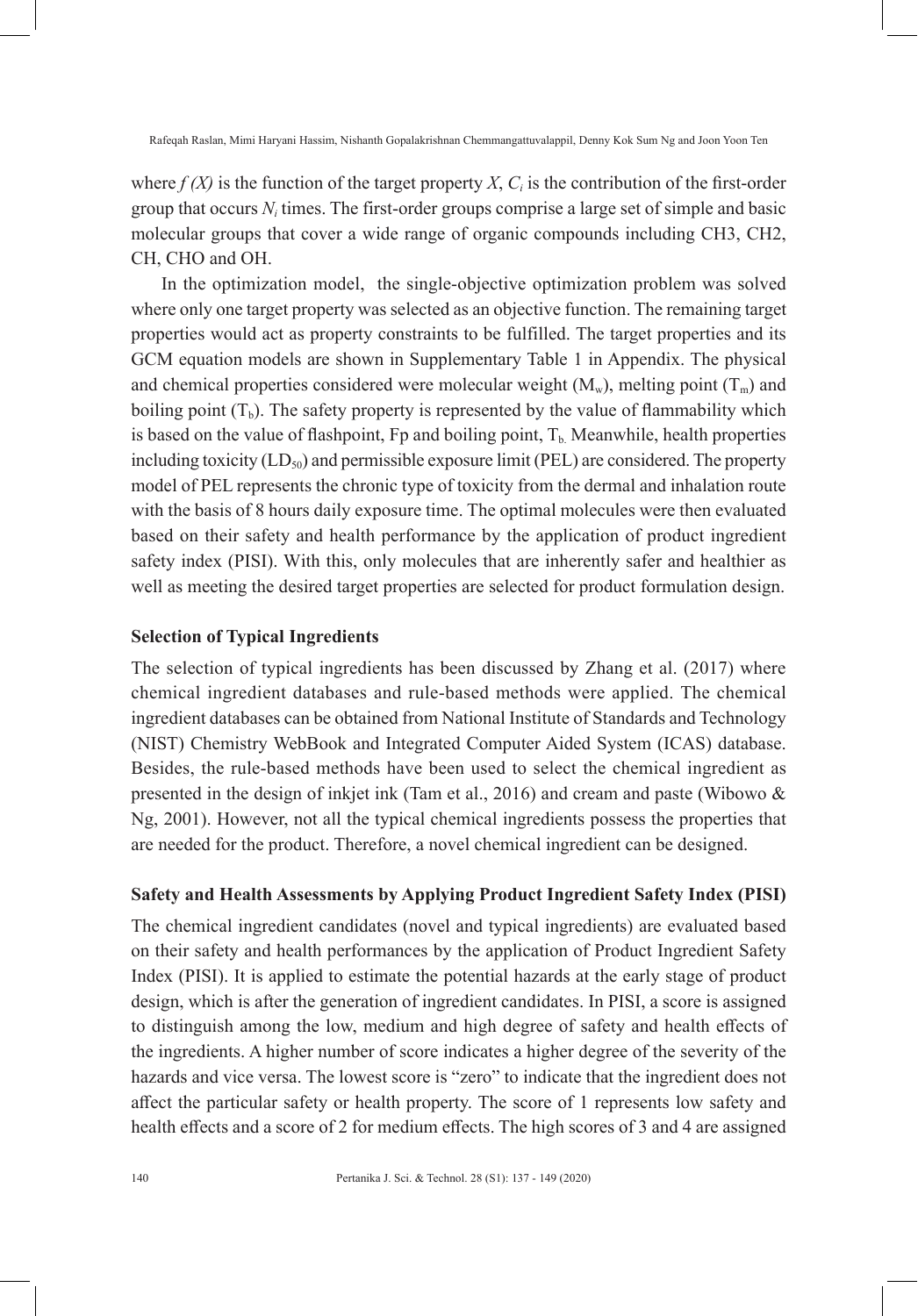to indicate the high degree of safety and health effects. In this work, it was proposed that ingredient with a low degree of effects (score of 2 and below) was selected for the design of product formulation.

There are seven sub-indexes presented in PISI including flammability, toxicity, PEL, eye, skin, inhalation and ingestion exposures. The existing inherent safety and health indexes are modified and applied to assess the level of severity of safety and health effects caused by the ingredient candidates. The scores assigned to the sub-indexes are shown in supplementary materials (Supplementary Table 2 to Supplementary Table 8). Flammability is based on the flashpoint and boiling point where it was assessed following the established rating system by the National Fire Protection Association (National Fire Protection Association, 2020). The acute oral toxicity,  $LD_{50}$  was assessed to estimate the potential of the chemical ingredient to cause acute health effect. Since the group contribution model for  $LD_{50}$  (acute oral toxicity) is available, it is included as toxicity sub-index. Meanwhile, the exposure limit is represented by the data on PEL for chronic type toxicity. Hazard classification developed by Globally Harmonised System of Classification and Labelling of Chemicals (United Nations, 2013) provides the hazard indication corresponding to the level of danger by using precautionary statements and hazard codes. The GHS classification of a chemical substance is available in material safety data sheets (MSDS), chemical safety data sheets (CSDS) and chemistry database provided by the National Institute of Health (NIH) via PubChem search engine. The allocation of scores for the eye, skin, inhalation and ingestion exposures are based on the severity level of the health hazard effects. The higher the severity of the effect, the higher the score is allocated. The workflow of the safety and health assessments of the novel and typical ingredients is shown in Figure 1.



*Figure 1.* Work-flow diagram of household product ingredient design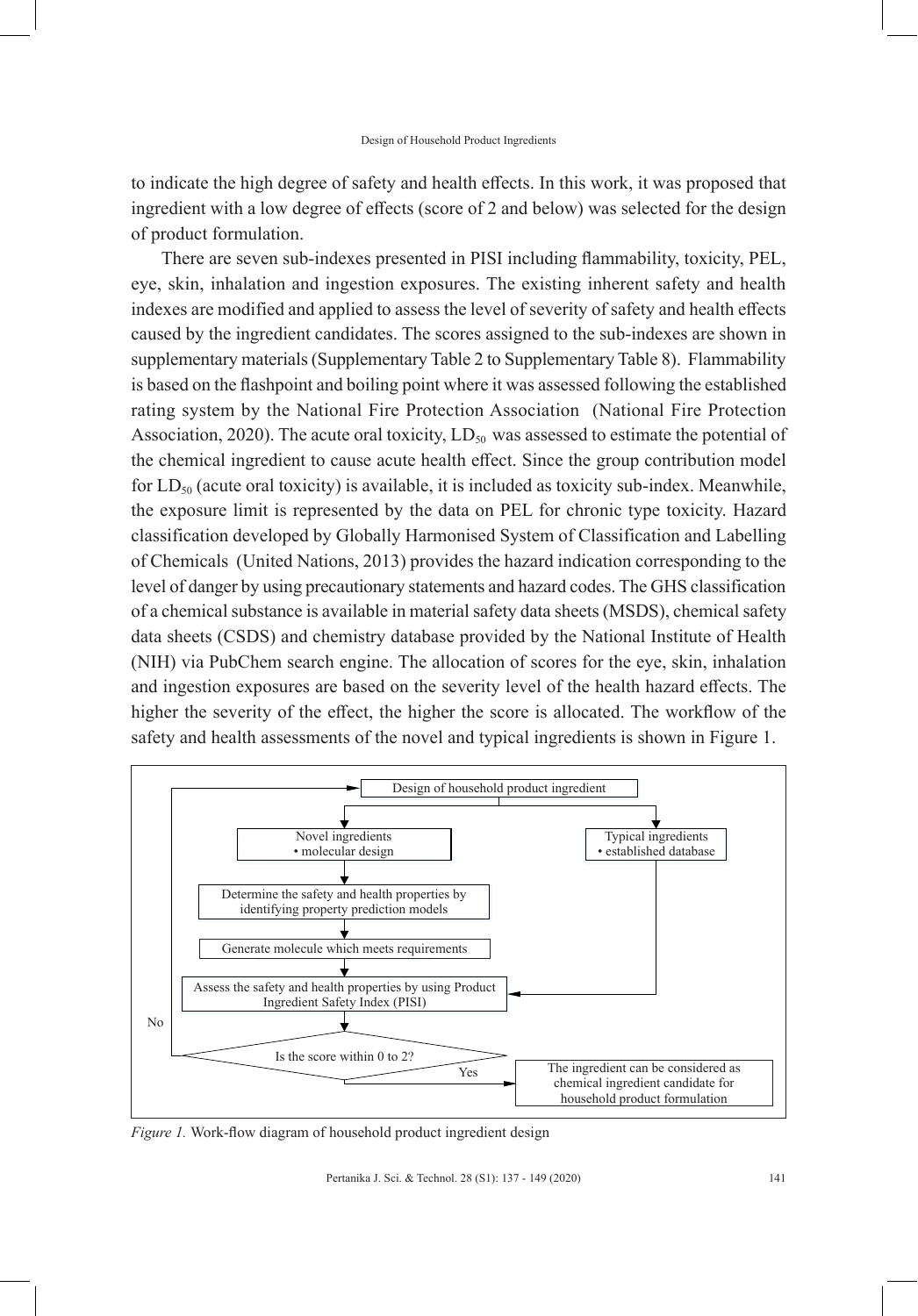# **RESULTS AND DISCUSSION**

The safety and health assessments by the application of PISI for two case studies on a novel and typical ingredients used in surfactant design are presented. Surfactant is an active ingredient used in household cleaning products. The surfactant must not only possess high cleaning performance but also able to protect the consumers' skin and has low toxicity (Mattei et al., 2013).

# **Design of Novel Ingredients**

The novel ingredients were designed by selecting the following groups of molecular blocks such as  $CH_3$ ,  $CH_2$ ,  $CH_3$ ,  $CH_2O$ ,  $C_4CO$ ,  $C_5$  accept and accept and accept algebra and  $C_5$ . non-ionic surfactant with minimum toxicity potential. Hence, single-objective optimization was used in CAMD technique where acute oral toxicity,  $LD_{50}$  was chosen as an objective function. The optimal surfactant molecule was screened out and generated by CAMD. There were three non-ionic surfactants obtained, which were linear alkyl ethoxylate (surfactant 1), alkanediol (surfactant 2) and phenol ethoxylate (surfactant 3). The molecular structure and the target properties are shown in Table 1. All properties are determined using the property prediction model as shown in Supplementary Table 1.

| Properties             | Surfactant 1      | Surfactant 2      | Surfactant 3      |
|------------------------|-------------------|-------------------|-------------------|
| Molecule               | $C_{19}H_{40}O_3$ | $C_{28}H_{58}O_2$ | $C_{30}H_{54}O_3$ |
| Molecular<br>structure |                   | нď                |                   |
| $Mw$ (g/mol)           | 316.53            | 426.77            | 462.76            |
| $Fp(^{\circ}C)$        | 248.03            | 370.86            | 343.33            |
| $T_m$ (°C)             | 61.08             | 112.70            | 120.45            |
| $T_b$ (°C)             | 377.80            | 462.72            | 452.88            |
| $LD_{50}$<br>(mg/kg)   | 145.13            | 235.47            | 57.55             |
| PEL (ppm)              | 6.04              | 5.16              | 0.12              |

Table 1 *Properties of novel ingredients*

The allocation of scores for the three generated surfactant molecules shown in Table 2 is based on the safety and health sub-indexes presented in PISI. All the molecules obtained a score of 1 for flammability sub-index indicating that the molecules possessed low flammability potential. Meanwhile, the three surfactant molecules also received a similar score of 2 for toxicity potential. For PEL, surfactant 3 received a high score of 4, indicating that it has a higher potential of health hazard in comparison to surfactant 1 and surfactant 2 that received a score of 3. However, all the novel surfactant molecules can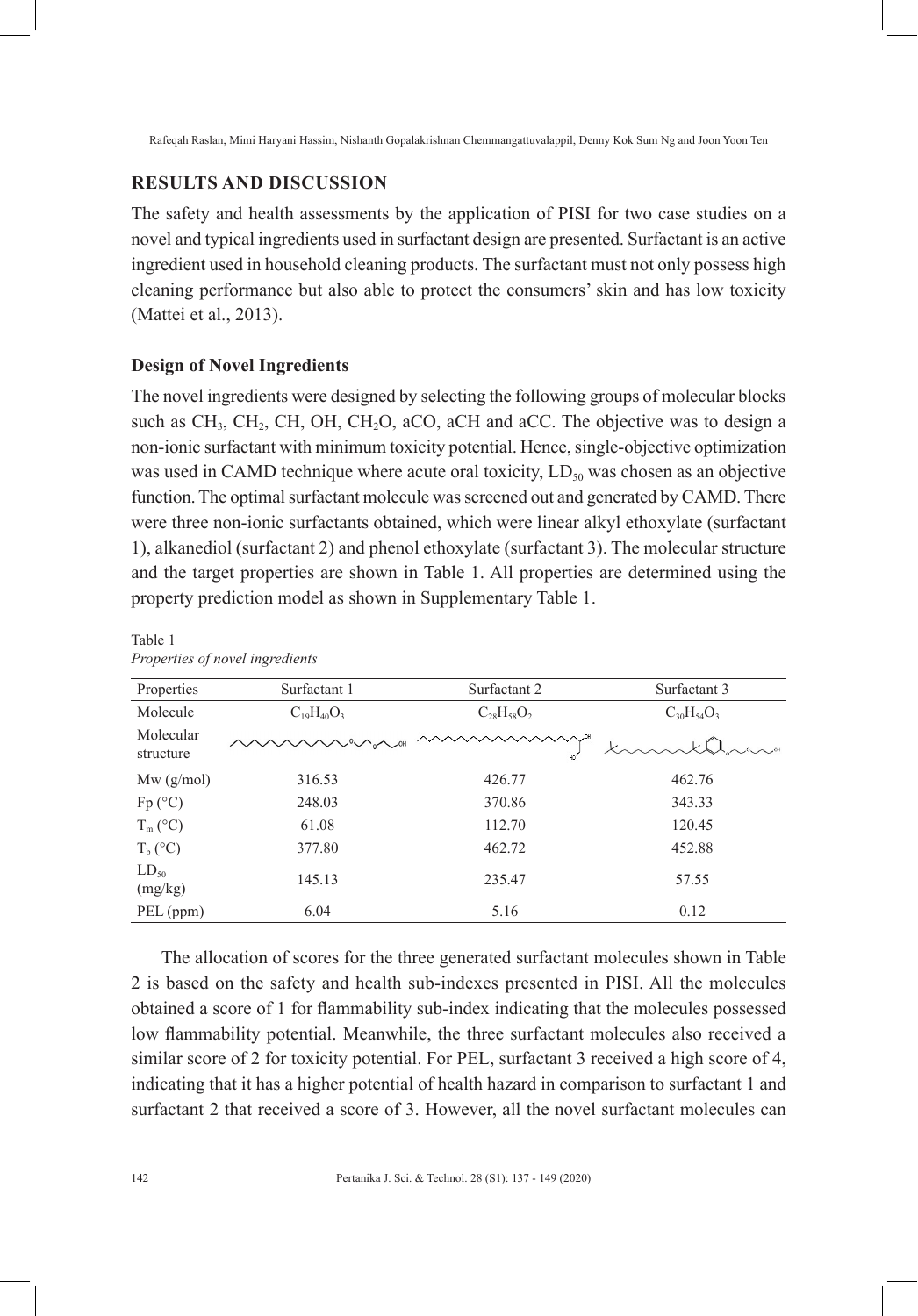#### Design of Household Product Ingredients

be considered as a highly hazardous ingredient concerning PEL. Thus, it can be decided that no generated surfactant molecule can be selected as the ingredient candidates for household product formulation.

Table 2 *Scores of novel ingredients*

| Properties   | Surfactant 1 | Surfactant 2 | Surfactant 3 |
|--------------|--------------|--------------|--------------|
| Flammability |              |              |              |
| $LD_{50}$    |              |              |              |
| PEI.         |              |              |              |

# **Selection of Typical Ingredients**

The typical ingredient candidates of surfactants are taken from the detergent formulation established by Zhang et al. (2017) and Seider et al. (2017). The physical and chemical properties of the typical ingredients including the flash point and boiling point are shown in Table 3. The health hazard potential is represented by referring to the hazard classification of four exposure routes of eye, skin, inhalation and ingestion (United Nations, 2013).

#### Table 3 *Properties of typical ingredients*

| Properties        | Alcohol ethoxylate | Alkyl N-methyl glucamide | Nonoxynol-9       |
|-------------------|--------------------|--------------------------|-------------------|
| $Fp(^{\circ}C)$   | 77.2               | 110                      | 197               |
| $T_b$ (°C)        | 225.6              | 300                      | 250               |
| $LD_{50}$ (mg/kg) | 2850               | 500                      | 1400              |
| PEL (ppm)         | Not available      | Not available            | Not available     |
| Eye               | H318               | H318                     | H319              |
| Skin              | No effect          | No effect                | H315              |
| Inhalation        | No effect          | No effect                | No effect         |
| Ingestion         | H <sub>3</sub> 02  | No effect                | H <sub>3</sub> 02 |

The scores of the typical surfactant candidates are given based on the safety and health sub-indexes in PISI as shown in Table 4. The alcohol ethoxylate obtained a high score of 3 for eye exposure hazard and score of 2 for flammability potential. For alkyl N-methyl glucamide, no high scores were obtained indicating a low safety and health hazard potential. Furthermore, nonoxynol-9 received a high score of 3 for eye exposure, while a score of 2 for skin exposure. According to Mattei et al. (2014), the usage of non-ionic surfactant is known to be much gentler on skin compared to other types of surfactant. However, nonoxynol-9 has the potential to cause skin irritation as shown by the hazard statement, H315 in Table 3. For alkyl N-methyl glucamide, the low score of 1 is received for flammability and score of 2 for eye exposure. As a whole, alcohol ethoxylate and nonoxynol-9 possessed a high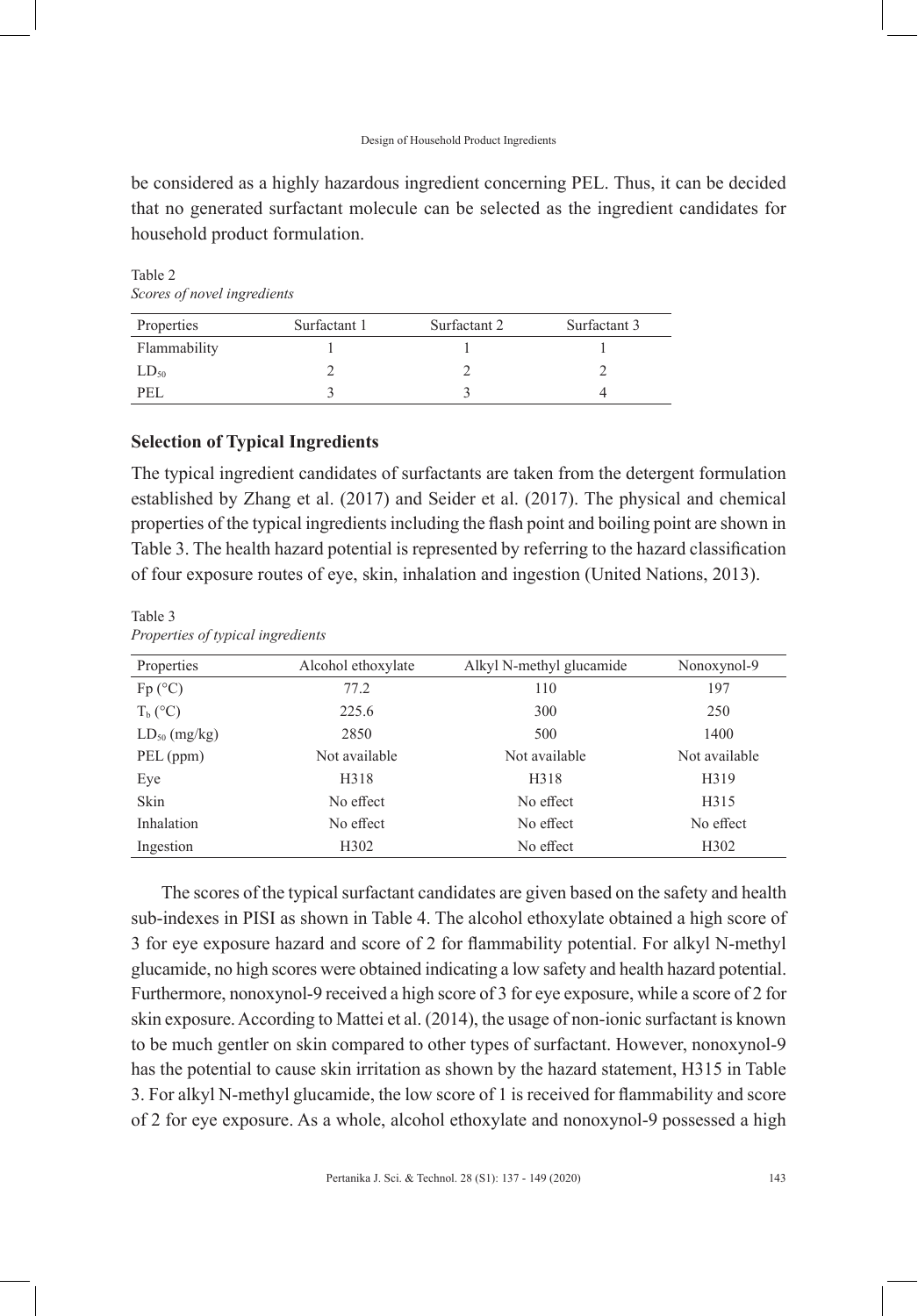degree of severity of eye exposure. It is worth to note that alkyl N-methyl glucamide is found to be safer and healthier compared to the other two surfactant candidates since it only received scores of 2 and below. Hence, alkyl N-methyl glucamide can be considered as surfactant candidates in the product formulation.

| Properties | Alcohol ethoxylate | Alkyl N-methyl glucamide | Nonoxynol-9 |
|------------|--------------------|--------------------------|-------------|
| Fp         |                    |                          |             |
| $T_{b}$    |                    | 0                        | U           |
| $LD_{50}$  |                    |                          |             |
| Eye        |                    |                          |             |
| Skin       |                    | 0                        |             |
| Inhalation |                    | 0                        |             |
| Ingestion  |                    |                          |             |

Table 4 *Scores of typical ingredients*

The design of surfactant presented by Liu et al. (2019) and Seider et al. (2017) had highlighted the environmental toxicity where  $LC_{50}$  property was optimized. It is noted that the safety and health effects of the surfactant had not been considered. However, in this work, two steps of safety and health aspects had been taken into consideration. Firstly, the safety and health aspects had been incorporated into the product design. Secondly, the safety and health performance of the ingredient candidates was assessed by using PISI. The safety and health performance of the generated novel ingredients was assessed by considering its flammability,  $LD_{50}$  and PEL. Thus, the score assigned to the novel ingredient is referring to the sub-indexes presented in Supplementary Table 2, Supplementary Table 3 and Supplementary Table 4. The eye, skin, inhalation and ingestion sub-indexes are not applicable since no data on hazard classification by GHS are available for novel ingredients. On the other hand, the safety and health performance of the typical ingredient candidates can be assessed based on all sub-indexes presented in PISI because the safety and health properties required can be obtained. The ingredient with a low score (score of 2 and below) can be considered as safe and can be selected as feasible surfactant candidate for household product formulation.

# **CONCLUSION**

The proposed methodology is capable of helping users on decision making to consider the selection of safer and healthier ingredient. Based on the result of the safety and health assessment by PISI, the ingredients with high safety and health hazard can be identified. Eliminating high safety risk and adverse health effects ingredients at the early stage of design may avoid changes made after the product is developed. Further study can be carried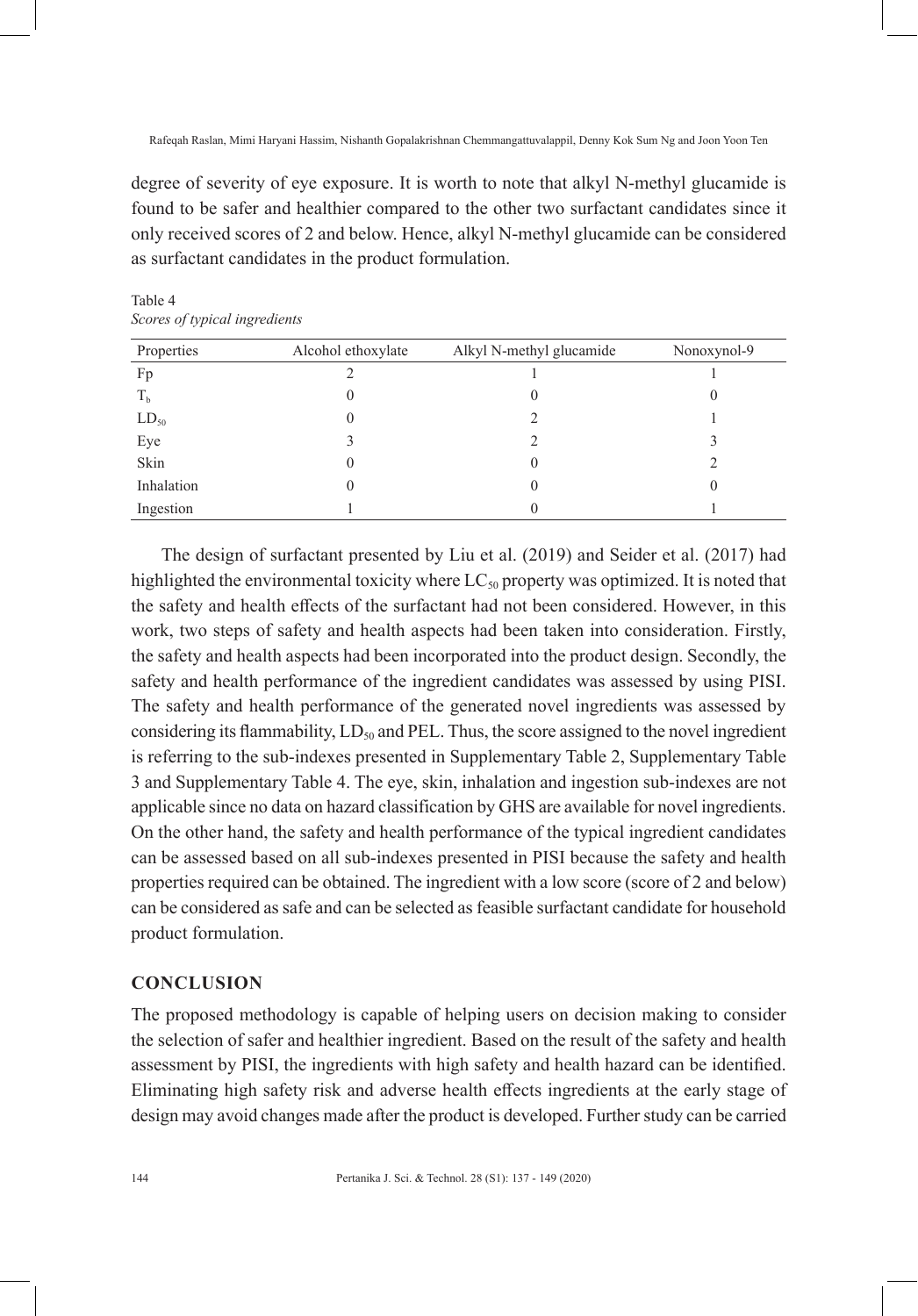out to take into account the concentration of the ingredients in the product formulation as it is decided during the later stages of product design. After the concentration of the ingredients has been decided, it is suggested that the ingredient candidates are to be analyzed further. For instance, a toxicology test might be considered during laboratory experiments to validate the proposed methodology. However, the safety and health assessment of the chemical ingredient by the application of PISI is sufficient as an initial tool to screen the highly hazardous ingredient.

# **ACKNOWLEDGEMENT**

The authors would like to thank Universiti Teknologi MARA and Ministry of Education Malaysia for the financial support under the Transdisciplinary Research (TDR) grant no. of Q.J130000.3551.05G49 and Q.J130000.3551.05G50.

# **REFERENCES**

- Crowl, D. A., & Louvar, J. F. (2011). *Chemical process safety fundamentals with applications.* Massachusetts, United States: Prentice Hall.
- Garcia-Hidalgo, E., Schneider, D., von Goetz, N., Delmaar, C., Siegrist, M., & Hungerbuhler, K. (2018). Aggregate consumer exposure to isothiazolinones via household care and personal care products: Probabilistic modelling and benzisothiazolinone risk assessment. *Environment International, 118*, 245-256.
- Heikkila, A. M. (1999). *Inherent safety in process plant design: An index-based approach.* Retrieved February 1, 2020, from https://www.unece.org/fileadmin/DAM/trans/danger/publi/ghs/ghs\_rev05/English/ST-SG-AC10-30-Rev5e.pdf
- Hukkerikar, A. S., Kalakul, S., Sarup, B., Young, D. M., Sin, G., & Gani, R. (2012a). Estimation of environmentrelated properties of chemicals for design of sustainable processes: Development of group-contribution+ (GC+) property models and uncertainty analysis. *Journal of Chemical Information and Modeling, 52*(11), 2823-2839.
- Hukkerikar, A. S., Sarup, B., Ten Kate, A., Abildskov, J., Sin, G., & Gani, R. (2012b). Group-contribution+ (GC+) based estimation of properties of pure components: Improved property estimation and uncertainty analysis. *Fluid Phase Equilibria, 321*, 25-43.
- Jongeneel, W. P., Delmaar, J. E., & Bokkers, B. G. H. (2018). Health impact assessment of a skin sensitizer: Analysis of potential policy measures aimed at reducing geraniol concentrations in personal care products and household cleaning products. *Environment International, 118*, 235-244.
- Kim, J. H., Kim, T., Yoon, H., Jo, A., Lee, D., Kim, P., & Seo, J. (2018). Health risk assessment of dermal and inhalation exposure to deodorants in Korea. *Science Total Environment, 625*, 1369-1379.
- Lee, M., Kim, J. H., Lee, D., Kim, J., Lim, H., Seo, J., & Park, Y. K. (2018). Health risk assessment on hazardous ingredients in household deodorizing products. *International Journal of Environmental Research and Public Health, 15*(4), 1-12.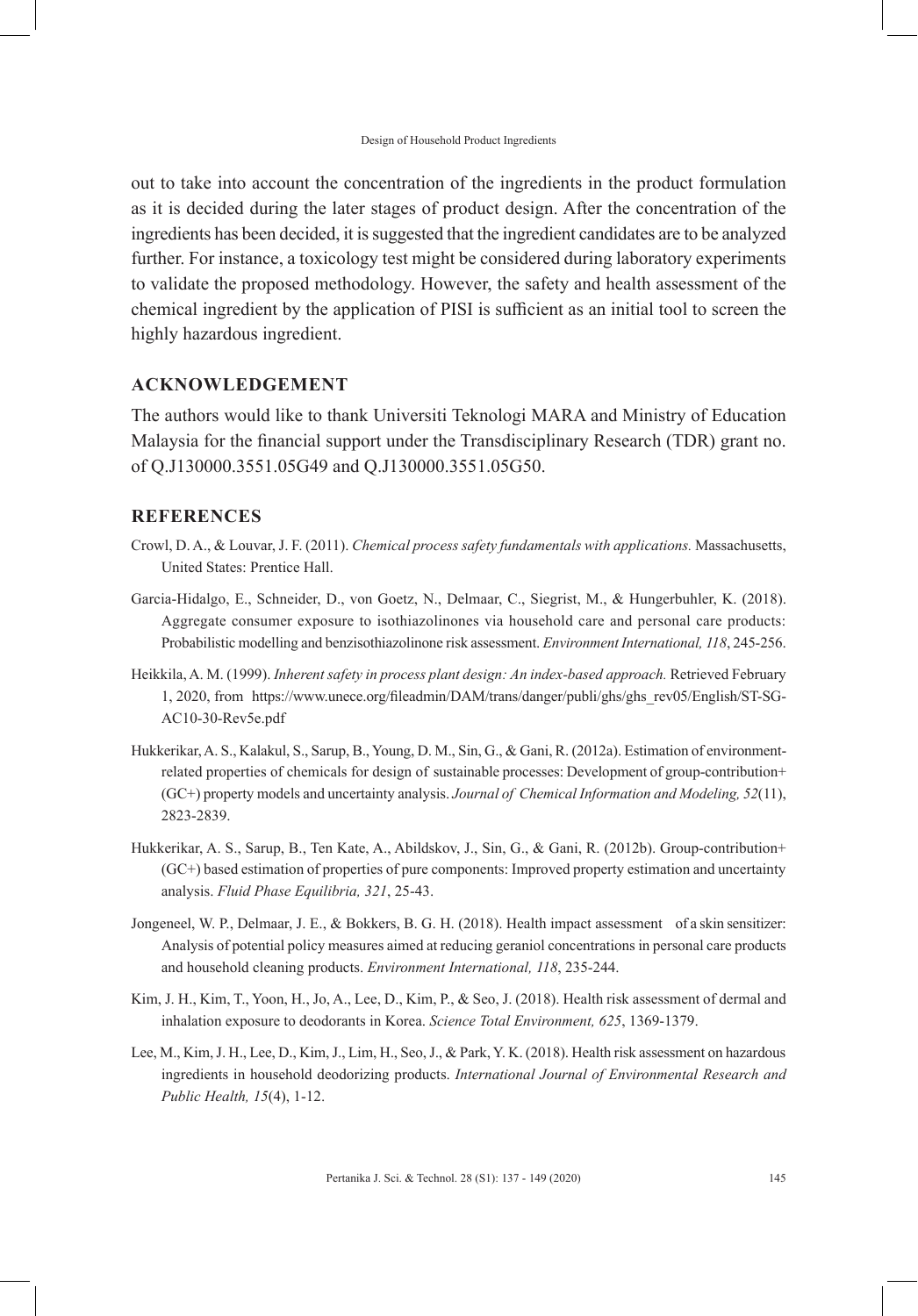- Liu, Q., Zhang, L., Liu, L., Du, J., Tula, A. K., Eden, M., & Gani, R. (2019). OptCAMD: An optimization-based framework and tool for molecular and mixture product design. *Computers and Chemical Engineering, 124,* 285-301.
- Mah, A. X. Y., Chin, H. H., Neoh, J. Q., Aboagwa, O. A., Thangalazhy-Gopakumar, S., & Chemmangattuvalappil, N. G. (2019). Design of bio-oil additives via computer-aided molecular design tools and phase stability analysis on final blends. *Computers and Chemical Engineering, 123*, 257-271.
- Marrero, J., & Gani, R. (2001). Group contribution based estimation of pure component properties *Fluid Phase Equilibria, 183-184*, 183-208.
- Mattei, M., Hill, M., Kontogeorgis, G. M., & Gani, R. (2013). Design of an emulsion-based personal detergent through a model-based chemical product design methodology. In *23rd European Symposium on Computer Aided Process Engineering* (pp. 817-822). Lappeenranta, Finland: Elsevier.
- Mattei, M., Kontogeorgis, G. M., & Gani, R. (2014). A comprehensive framework for surfactant selection and design for emulsion based chemical product design. *Fluid Phase Equilibria, 362*, 288-299.
- Mikes, O., Vrbova, M., Klanova, J., Cupr, P., Svancara, J., & Pikhart, H. (2019). Early-life exposure to household chemicals and wheezing in children. *Science of the Total Environment, 663*, 418-425.
- National Fire Protection Association. (2006). *NFPA 704: Standard system for the identification of the hazards of materials for emergency response (2007 edition).* Retrieved February 1, 2020, from https://www.nfpa.org
- Ooi, J., Promentilla, M. A. B., Tan, R. R., Ng, D. K. S., & Chemmangattuvalappil, N. G. (2019). Alternative solvent design for oil extraction from palm pressed fibre via computer-aided molecular design. In *Green Technologies for the Oil Palm Industry* (pp. 33-55). Singapore: Springer.
- Seider, W. D., Lewin, D. R., Seader, J. D., Widagdo, S., Gani, R., & Ng, K. M. (2017). *Product and process design principles: Synthesis, analysis and design* (4th Ed.). New York, USA: Wiley.
- Srinivasan, R., & Natarajan, S. (2012). Developments in inherent safety: A review of the progress during 2001- 2011 and opportunities ahead. *Process Safety and Environmental Protection*, *90*(5), 389-403.
- Tam, S. K., Fung, K. Y., Poon, G. S. H., & Ng, K. M. (2016). Product design: Metal nanoparticle-based conductive inkjet inks. *AIChE Journal, 62*(8), 2740-2753. Ten, J. Y., Hassim, M. H., Chemmangattuvalappil, N., & Ng, D. K. S. (2016). A novel chemical product design framework with the integration of safety and health aspects. *Journal of Loss Prevention in the Process Industries, 40*, 67-80.
- United Nations. (2013). *Globally Harmonised system of classification and labelling of chemicals*. (5<sup>th</sup> Rev. Ed.). New York, USA: United Nations Organisation.
- Wibowo, C., & Ng, K. M. (2001). Product-oriented process synthesis and development: Creams and pastes. *AIChE Journal, 47*(12), 2746-2767.
- Yost, L. J., Rodricks, J. D., Turnbull, D., DeLeo, P. C., Nash, J. F., Quinones-Rivera, A., & Carlson, P. A. (2016). Human health risk assessment of chloroxylenol in liquid hand soap and dishwashing soap used by consumers and health-care professionals. *Regulatory Toxicology Pharmacology, 80*, 116-124.
- Zhang, L., Fung, K. Y., Zhang, X., Fung, H. K., & Ng, K. M. (2017). An integrated framework for designing formulated products. *Computers & Chemical Engineering*. *107, 61-76*.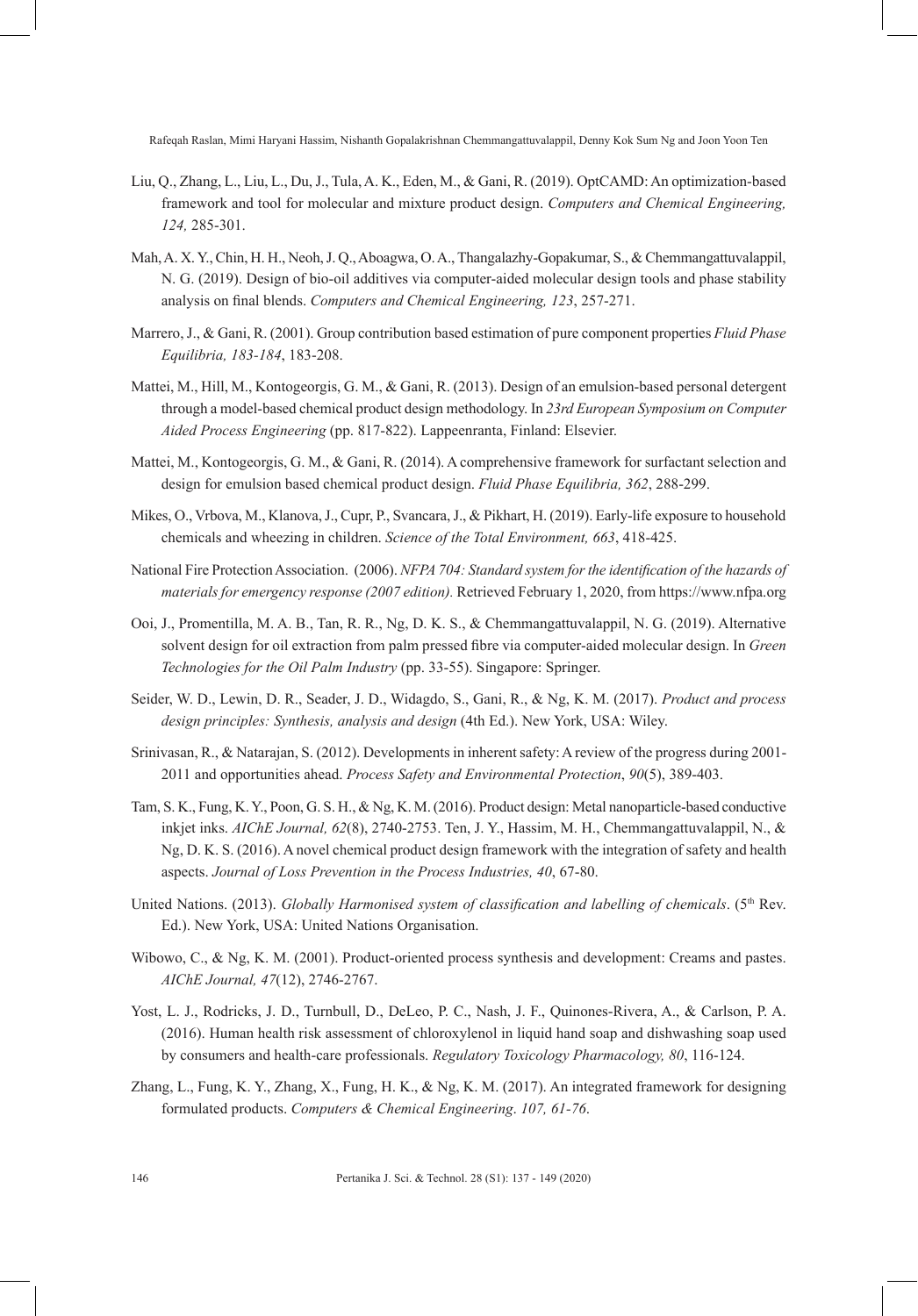Design of Household Product Ingredients

# **APPENDIX**

Supplementary Table 1 *List of target properties* 

| Property                                                                            | Group contribution method                                                                                     |                |              |
|-------------------------------------------------------------------------------------|---------------------------------------------------------------------------------------------------------------|----------------|--------------|
| Molecular weight, Mw (g/mol)                                                        | $Mw = \sum_i N_i M w_i$                                                                                       |                |              |
| Normal melting point,<br>$T_m$ (°C)<br>(Hukkerikar et al., 2012b)                   | $\exp\left(\frac{T_m}{T_{mo}}\right) = \sum (N_i T_{mi})$<br>$T_{mo} = 143.5706K$                             |                |              |
| Normal boiling point, $T_b$ (°C)<br>(Hukkerikar et al., 2012b)                      | $\exp\left(\frac{T_b}{T_{bo}}\right) = \sum_i (N_i T_{bi})$<br>$T_{bo} = 244.5165 \text{K}$                   |                |              |
| Flash point, $F_p$ (°C)<br>(Hukkerikar et al., 2012b)                               | $F_p - F_{po} = \sum_i (N_i F_{pi})$<br>$F_{po} = 170.7058K$                                                  |                |              |
| Toxicity, $LD_{50}$ (mol/kg)<br>(Hukkerikar et al., 2012a)                          | $-\text{logLD}_{50} - \text{A}_{LD50} - \text{B}_{LD50} \text{M}_{w} = \sum_{i} \text{N}_{i} \text{LD}_{50i}$ |                |              |
|                                                                                     | $A_{LD50} = 1.9372$<br>$B_{LD50} = 0.0016$                                                                    |                |              |
| Permissible exposure limit, PEL (mol/m <sup>3</sup> )<br>(Hukkerikar et al., 2012a) | $-\log(\text{PEL}) = \sum N_i \text{PEL}_i$                                                                   |                |              |
| Supplementary Table 2<br>Flammability sub-index                                     |                                                                                                               |                |              |
| Hazard indicator                                                                    | Score information                                                                                             |                | Score        |
| Flash point, $(F_{\lambda})$ (National Fire Protection                              | Non-flammable                                                                                                 |                | 0            |
| Association, 2020)                                                                  | $F_p \geq 93.4$ °C                                                                                            |                | $\mathbf{1}$ |
|                                                                                     | $F_{p} < 93.4$ °C<br>$F_{p} < 37.8$ °C                                                                        |                |              |
|                                                                                     |                                                                                                               |                | 3            |
|                                                                                     | $F_p$ < 22.8°C and T <sub>b</sub> < 37.8°C                                                                    |                | 4            |
| Supplementary Table 3<br>Toxicity sub-index                                         |                                                                                                               |                |              |
| Hazard indicator                                                                    | Score information                                                                                             | Score          |              |
| Toxicity $(LD_{50})$ (mg/kg)                                                        | $LD_{50}$ > 2000                                                                                              | $\overline{0}$ |              |
| (Heikkila, 1999)                                                                    | $500 <$ LD <sub>50</sub> $\leq$ 2000                                                                          | 1              |              |
|                                                                                     | $50 < L$ D < 500                                                                                              | 2              |              |

Pertanika J. Sci. & Technol. 28 (S1): 137 - 149 (2020) 147

 $LD_{50} \leq 5$ 

 $50 < \text{LD}_{50} \le 500$ <br>  $5 < \text{LD}_{-} \le 50$ <br>  $3$  $5 < L D_{50} \le 50$ <br>  $2 D \le 5$ <br>  $4$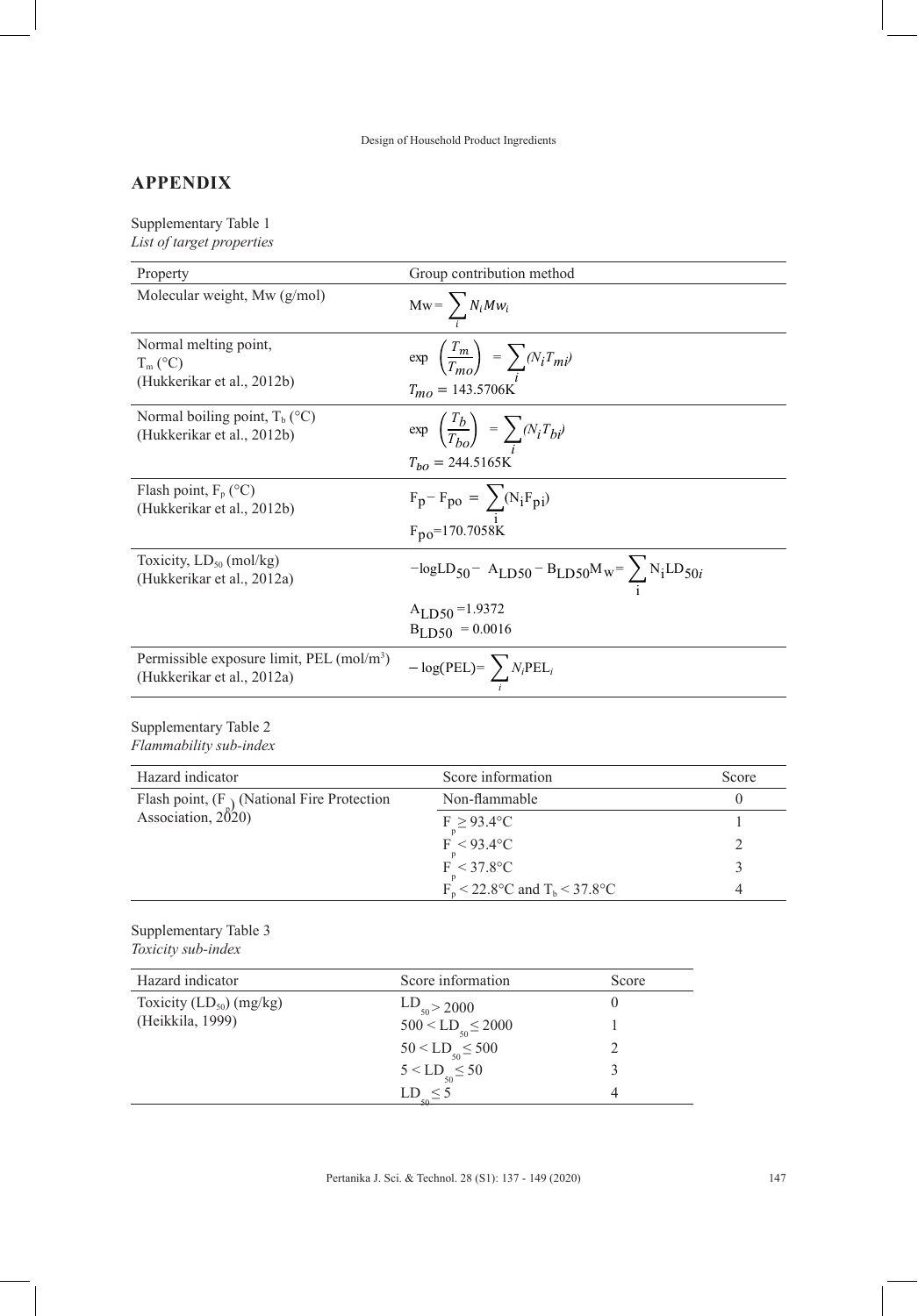## Supplementary Table 4 *Exposure limit sub-index*

| Hazard indicator                 | Score information | Score    |
|----------------------------------|-------------------|----------|
| Permissable exposure limit (PEL) | PEL > 1000        | $\theta$ |
| (Vapour, ppm)                    | $PEL \leq 1000$   |          |
| (Heikkila, 1999)                 | PEL < 100         |          |
|                                  | PEL < 10          | ς        |
|                                  | PEL < 1           | 4        |

# Supplementary Table 5

*Eye contact sub-index*

| Hazard indicator       | Score information                  | Score |
|------------------------|------------------------------------|-------|
| Acute effect           | No effect                          |       |
| (United Nations, 2013) | H320: Cause eye irritation         |       |
|                        | H319: Cause serious eye irritation |       |
|                        | H318: Cause serious eye damage     |       |

#### Supplementary Table 6 *Skin exposure sub-index*

| Hazard indicator            | Score information                         | Score |
|-----------------------------|-------------------------------------------|-------|
| Acute effect                | No effect                                 | 0     |
| (United Nations, 2013)      | H312: Harmful in contact with skin        |       |
|                             | H311: Toxic in contact with skin          |       |
|                             | H310: Fatal in contact with skin          |       |
| Skin corrosion / irritation | H316: Cause mild skin irritation          |       |
|                             | H315: Cause skin irritation               |       |
|                             | H314: Cause severe skin burns             |       |
| Skin sensitization          | H317: May cause an allergic skin reaction |       |

Supplementary Table 7

### *Inhalation exposure sub-index*

| Hazard indicator          | Score information                                                                  | Score    |
|---------------------------|------------------------------------------------------------------------------------|----------|
| Acute effect              | No effect                                                                          | $\theta$ |
| (United Nations, 2013)    | H332: Harmful if inhaled                                                           |          |
|                           | H331: Toxic if inhaled                                                             |          |
|                           | H330: Fatal if inhaled                                                             | 3        |
| Respiratory irritation    | H335: May cause respiratory irritation                                             |          |
| Respiratory sensitization | H334: May cause allergy or asthma symptoms or<br>breathing difficulties if inhaled |          |